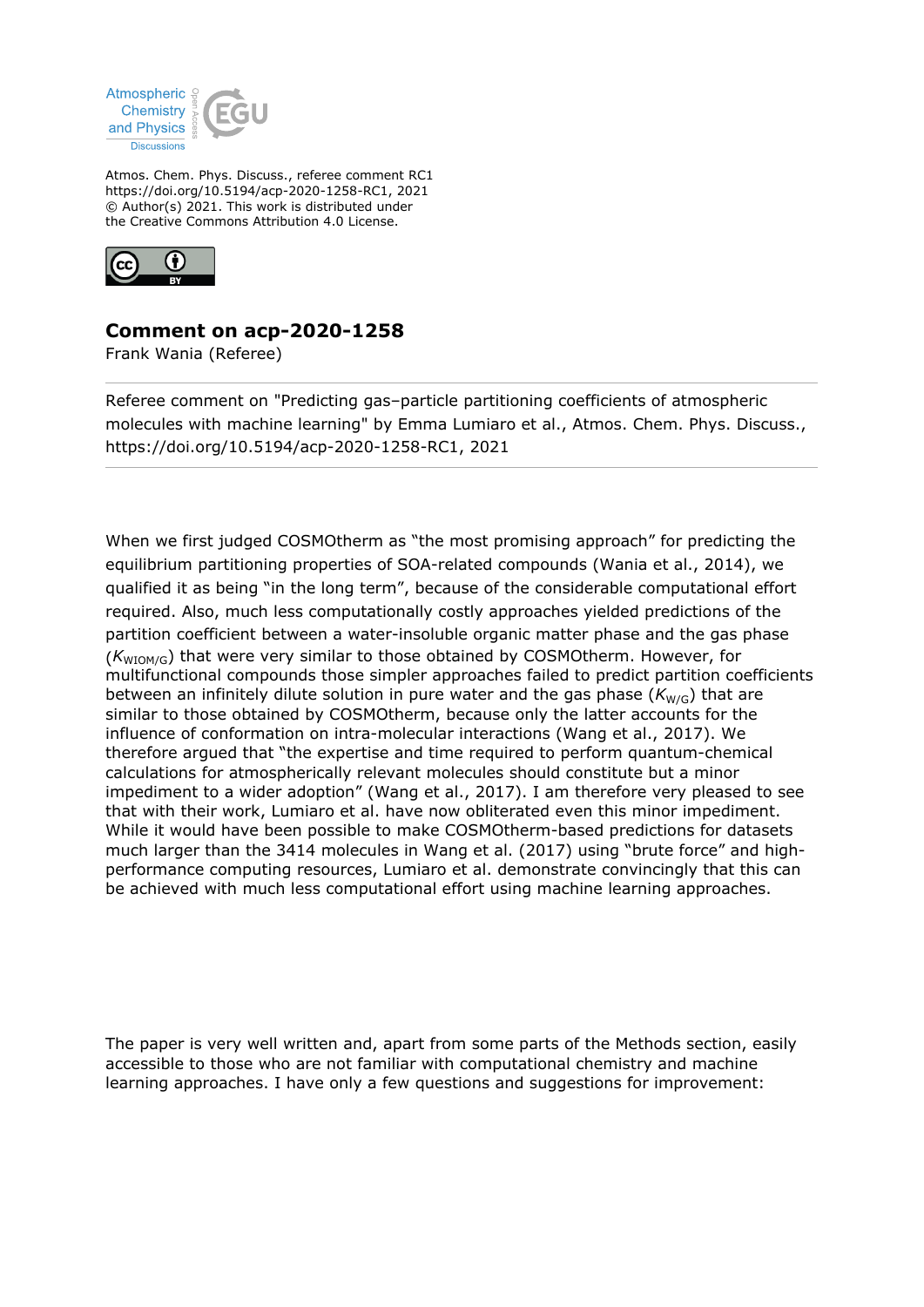The compounds to which the trained algorithm was applied have very limited structural diversity (only normal decanes functionalized with up to six functional groups of only three types). Why was this relatively simple dataset of molecules generated, instead of using existing molecular datasets of atmospherically relevant species? For example, Valorso et al. (2011) generated > 200,000 oxidation products of a-pinene, i.e. one of the monoterpenes judged to be among "the most interesting molecules from a SOA-forming point of view" (line 307). A recent study generated datasets of  $\sim$ 200,000,  $\sim$ 550,000 and ~750,000 atmospheric oxidation products of decane, toluene and a-pinene (Isaacman-VanWertz and Aumont, 2020).

Can the authors explain in more detail how a machine-learning model that is not fed with information on the conformations of a molecule is "capable of accounting for hydrogenbonding interactions between functional groups" (line 366). Is this merely by structural similarity with molecules within the training set that also have such capabilities?

In this context, it is stated on line 380: "MBTR encoding requires knowledge of the 3-dimensional molecular structure, which raises the issue of conformer search", but section 2.2.2. does not spell out how that issue was resolved in the current study?

Can the author propose how in the future, the atmospheric community will be able to obtain predictions for atmospherically relevant molecules, i.e. how a trained machine learning algorithm or its predictions could be made available for use by others. The authors still intend to improve this algorithm by extending the "training set to encompass especially atmospheric autoxidation products" (line 388), i.e. may not yet want to make the existing version accessible to others. However, it may be instructive to hear how this could look like eventually. Is it conceivable to create an easy-to-use software or webpage that is fed batches of SMILES and generates  $K_{W/G}$ ,  $K_{WIGM/G}$  and  $P_{Sat}$  as calculated by the algorithm? Or would that take the form of a searchable database that has such algorithmgenerated values stored for the "10<sup>4</sup>  $-10^7$  different organic compounds" (line 60) of atmospheric interest?

Many atmospheric applications require knowledge of phase partitioning at variable temperatures. COSMOtherm can also calculate the enthalpy of vaporization and the internal energies of phase transfer between the gas phase and water or WIOM. It would probably be advisable to eventually also train a machine learning algorithm to predict those thermodynamic properties.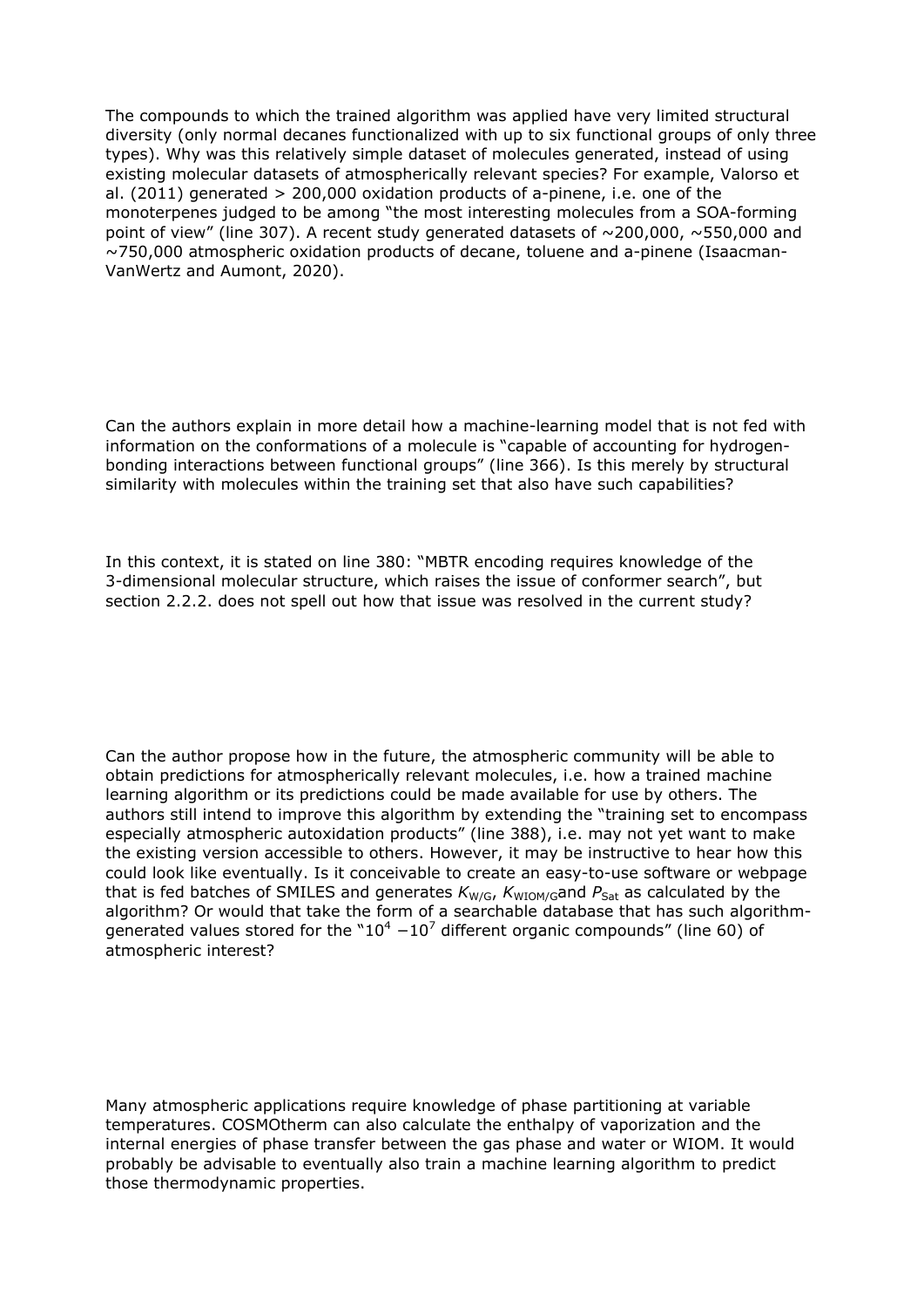I find Figure 2 not particularly useful. While it could be beneficial to have a representation of the machine learning workflow, it should look less generic than what is depicted here. For example, "representations" make no appearance in that diagram, but are obviously an important part of the process. Also, the training and testing of the machine learning algorithm is presumably a key element of the workflow.

Minor things:

Footnote on page 2: While it is indeed quite common to estimate the  $K_{O/G}$  by dividing  $K_{O/W}$ by *K*G/W (e.g. Meylan and Howard, 2005) this is only an approximation. Whereas the octanol phase in a  $K_{O/W}$  measurement is saturated with water and the aqueous phase is saturated with octanol, the solvents in a  $K_{W/G}$  and  $K_{O/G}$  measurement are typically pure. This can lead to a failure of the thermodynamic triangle to correctly estimate  $K_{O/G}$  for hydrophobic substances (Beyer et al. 2002).

Line 96. The abbreviation KRR is used here for the first time, but is only introduced on line 106.

Line 134: bromine not bromide

Line 146: The Pyzer-Knapp et al. reference is missing the year "2015" (also in the reference list)

Line 154: What does it mean if a molecular representation is "continuous"?

Line 320: Explain the meaning of "cheaper to evaluate".

Line 331-332: I find this sentence very confusing and I wonder whether "or less" at the end of line 331 should be deleted.